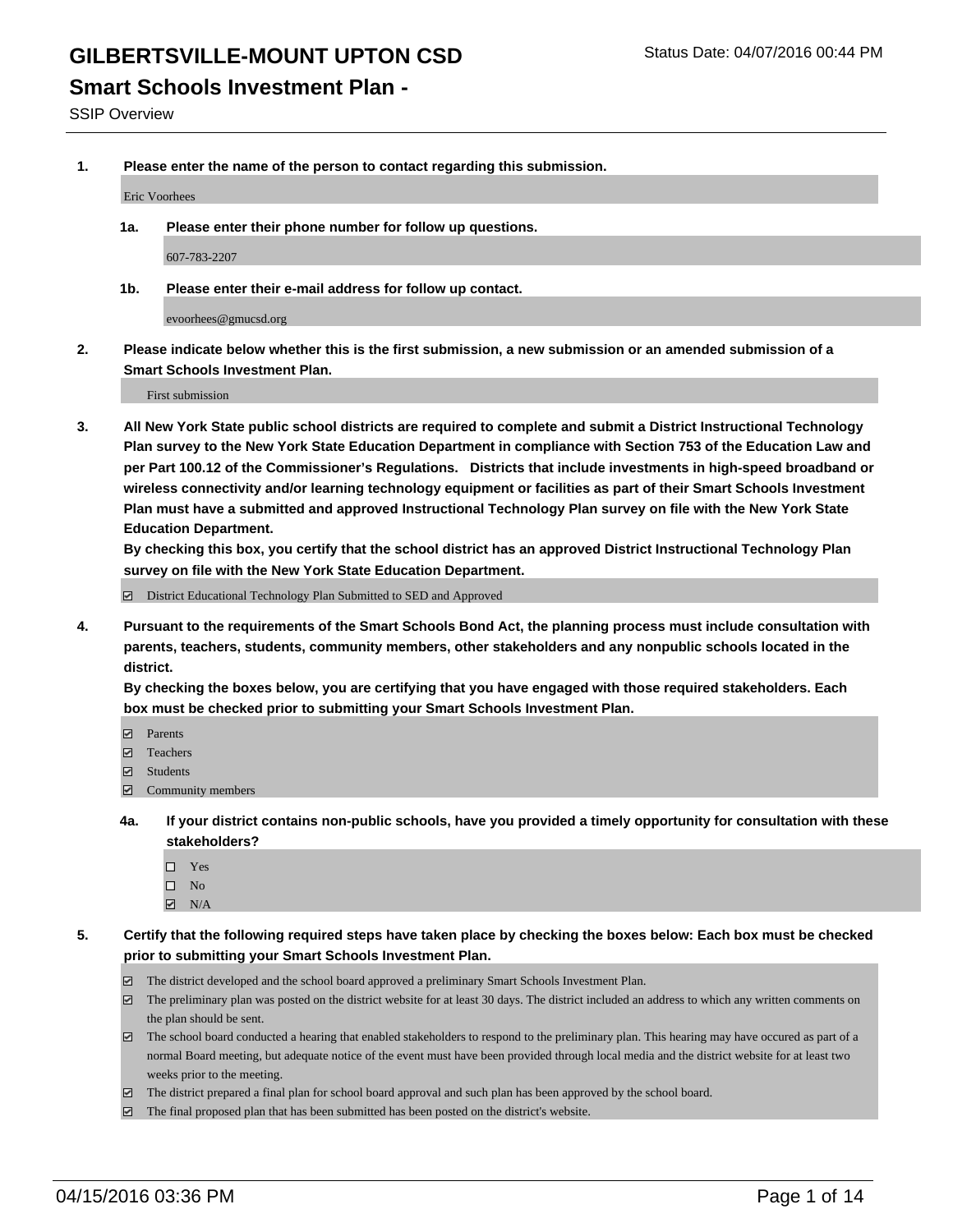#### **Smart Schools Investment Plan -**

SSIP Overview

**5a. Please upload the proposed Smart Schools Investment Plan (SSIP) that was posted on the district's website. Note that this should be different than your recently submitted Educational Technology Survey. The Final SSIP, as approved by the School Board, should also be posted on the website and remain there during the course of the projects contained therein.**

Smart\_Schools\_Investment\_Plan.docx

**6. Please enter an estimate of the total number of students and staff that will benefit from this Smart Schools Investment Plan based on the cumulative projects submitted to date.**

476

**7. An LEA/School District may partner with one or more other LEA/School Districts to form a consortium to pool Smart Schools Bond Act funds for a project that meets all other Smart School Bond Act requirements. Each school district participating in the consortium will need to file an approved Smart Schools Investment Plan for the project and submit a signed Memorandum of Understanding that sets forth the details of the consortium including the roles of each respective district.**

 $\Box$  The district plans to participate in a consortium to partner with other school district(s) to implement a Smart Schools project.

**8. Please enter the name and 6-digit SED Code for each LEA/School District participating in the Consortium.**

| Partner LEA/District | <b>ISED BEDS Code</b> |
|----------------------|-----------------------|
| (No Response)        | (No Response)         |

**9. Please upload a signed Memorandum of Understanding with all of the participating Consortium partners.**

(No Response)

**10. Your district's Smart Schools Bond Act Allocation is:**

\$548,407

**11. Enter the budget sub-allocations by category that you are submitting for approval at this time. If you are not budgeting SSBA funds for a category, please enter 0 (zero.) If the value entered is \$0, you will not be required to complete that survey question.**

|                                       | Sub-<br>Allocations |
|---------------------------------------|---------------------|
| <b>School Connectivity</b>            | 270,268             |
| Connectivity Projects for Communities | $\Omega$            |
| <b>Classroom Technology</b>           | 0                   |
| Pre-Kindergarten Classrooms           | 0                   |
| Replace Transportable Classrooms      | 0                   |
| High-Tech Security Features           | 278,139             |
| Totals:                               | 548,407.00          |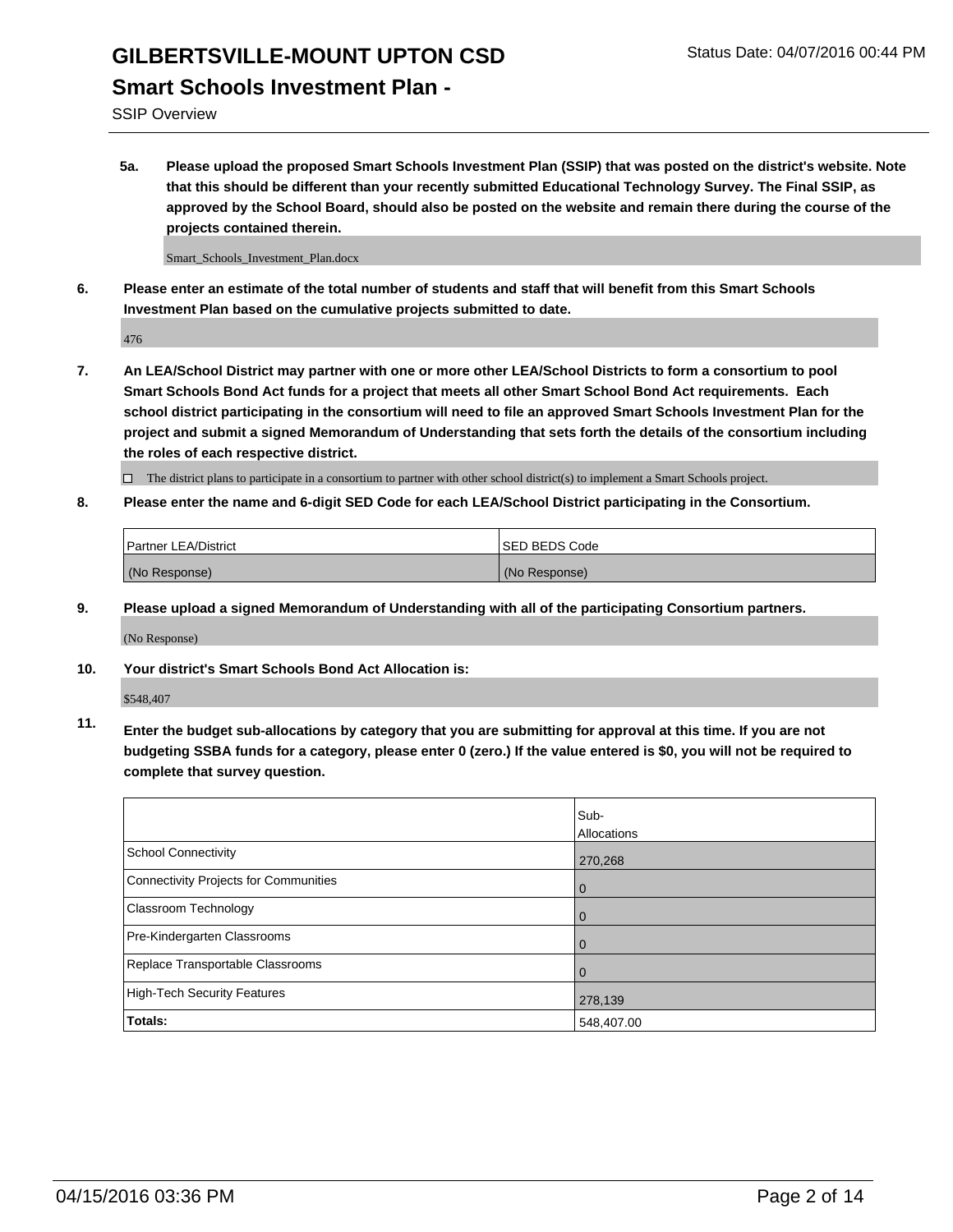**Smart Schools Investment Plan -**

School Connectivity

- **1. In order for students and faculty to receive the maximum benefit from the technology made available under the Smart Schools Bond Act, their school buildings must possess sufficient connectivity infrastructure to ensure that devices can be used during the school day. Smart Schools Investment Plans must demonstrate that:**
	- **sufficient infrastructure that meets the Federal Communications Commission's 100 Mbps per 1,000 students standard currently exists in the buildings where new devices will be deployed, or**
	- **is a planned use of a portion of Smart Schools Bond Act funds, or**
	- **is under development through another funding source.**

**Smart Schools Bond Act funds used for technology infrastructure or classroom technology investments must increase the number of school buildings that meet or exceed the minimum speed standard of 100 Mbps per 1,000 students and staff within 12 months. This standard may be met on either a contracted 24/7 firm service or a "burstable" capability. If the standard is met under the burstable criteria, it must be:**

**1. Specifically codified in a service contract with a provider, and**

**2. Guaranteed to be available to all students and devices as needed, particularly during periods of high demand, such as computer-based testing (CBT) periods.**

**Please describe how your district already meets or is planning to meet this standard within 12 months of plan submission.**

As of the 2015-16 school year, the current network wiring in the building is 21 years old and will not be sufficient to accommodate expected future requirements for Power Over Ethernet or bandwidth to the wireless access points, security cameras, and computing devices within the building. The replacement of this equipment will ensure that the network infrastructure can continue to support the network traffic loads placed upon it by students and staff members for educational content and day-to-day technology operations of the district.

- **1a. If a district believes that it will be impossible to meet this standard within 12 months, it may apply for a waiver of this requirement, as described on the Smart Schools website. The waiver must be filed and approved by SED prior to submitting this survey.**
	- By checking this box, you are certifying that the school district has an approved waiver of this requirement on file with the New York State Education Department.

#### **2. Connectivity Speed Calculator (Required)**

|                         | Number of<br>Students | Multiply by<br>100 Kbps | Divide by 1000 Current Speed<br>lto Convert to<br>Required<br>Speed in Mb | lin Mb | Expected<br>Speed to be<br>Attained Within Required<br>12 Months | Expected Date<br><b>When</b><br>Speed<br>Will be<br>Met |
|-------------------------|-----------------------|-------------------------|---------------------------------------------------------------------------|--------|------------------------------------------------------------------|---------------------------------------------------------|
| <b>Calculated Speed</b> | 381                   | 38,100                  | 38.1                                                                      | 1000   | 1000                                                             | 9/1/2007                                                |

#### **3. Briefly describe how you intend to use Smart Schools Bond Act funds for high-speed broadband and/or wireless connectivity projects in school buildings.**

- Replace original network wiring with new, higher speed and capacity wiring.
- Replace wireless access points and wireless network controller with new higher speed access points.

• Replace network switches at end-of-life with new switches.

**4. Briefly describe the linkage between the district's District Instructional Technology Plan and the proposed projects. (There should be a link between your response to this question and your response to Question 1 in Part E. Curriculum and Instruction "What are the district's plans to use digital connectivity and technology to improve teaching and learning?)**

The upgrade of this equipment will ensure that students and staff are able to access curriculum and instructional materials, including Common Core Learning Standards, 21st Century Skills, and other training materials, without delay or failure of the network infrastructure.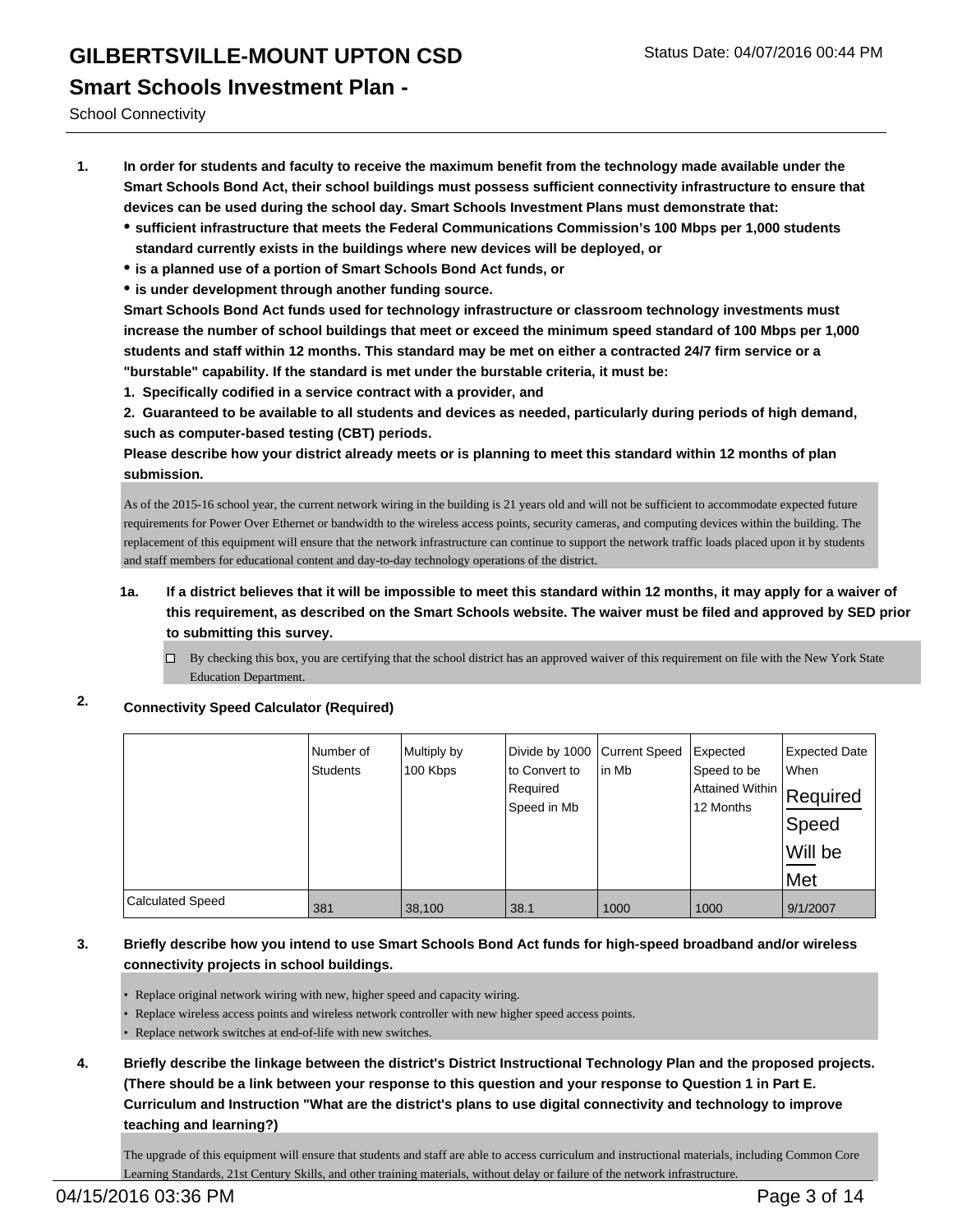### GILBERTSVILLE-MOUNT UPTON CSD Status Date: 04/07/2016 00:44 PM **Smart Schools Investment Plan -**

School Connectivity

**5. If the district wishes to have students and staff access the Internet from wireless devices within the school building, or in close proximity to it, it must first ensure that it has a robust Wi-Fi network in place that has sufficient bandwidth to meet user demand.**

**Please describe how you have quantified this demand and how you plan to meet this demand.**

User demand has been determined via regular network use reports from the district's wireless network controller, internet content filter, firewall, and servers. Replacement of the current access points with new, higher-speed access points will ensure that this demand will continue to be met.

**6. As indicated on Page 5 of the guidance, the Office of Facilities Planning will have to conduct a preliminary review of all capital projects, including connectivity projects.**

| <b>IProject Number</b> |  |  |
|------------------------|--|--|
|                        |  |  |
| 47-02-02-04-0-012-006  |  |  |

**7. Certain high-tech security and connectivity infrastructure projects may be eligible for an expedited review process as determined by the Office of Facilities Planning.**

**Was your project deemed eligible for streamlined review?**

No

**8. Include the name and license number of the architect or engineer of record.**

| Name          | License Number |
|---------------|----------------|
| Steve Thesier | 33513          |

**9. If you are submitting an allocation for School Connectivity complete this table. Note that the calculated Total at the bottom of the table must equal the Total allocation for this category that you entered in the SSIP Overview overall budget.** 

|                                            | Sub-        |
|--------------------------------------------|-------------|
|                                            | Allocation  |
| Network/Access Costs                       | 138,268     |
| <b>Outside Plant Costs</b>                 | $\mathbf 0$ |
| School Internal Connections and Components | 102,000     |
| <b>Professional Services</b>               | $\mathbf 0$ |
| Testing                                    | 8,500       |
| <b>Other Upfront Costs</b>                 | $\mathbf 0$ |
| <b>Other Costs</b>                         | 21,500      |
| Totals:                                    | 270,268.00  |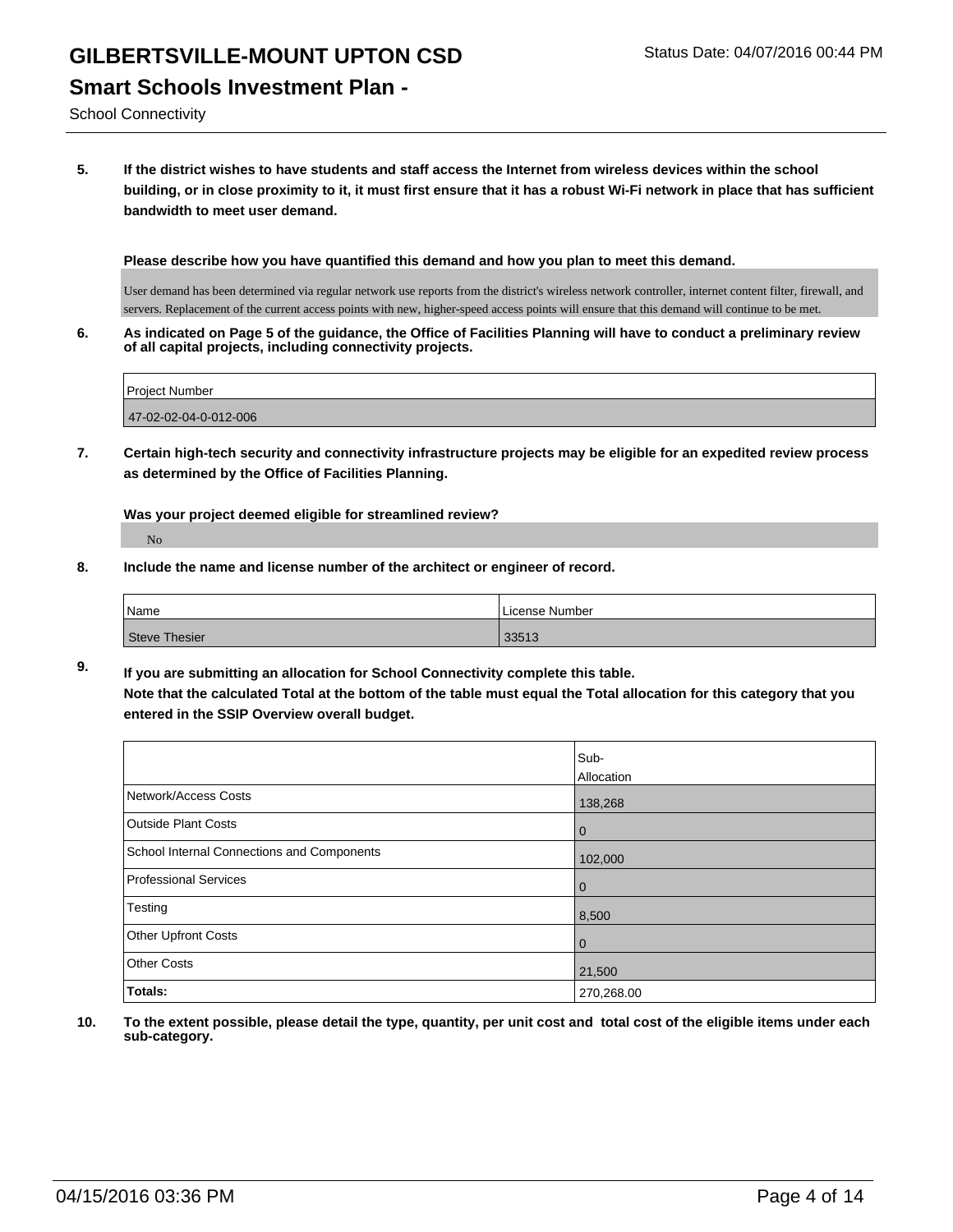### **Smart Schools Investment Plan -**

School Connectivity

| Select the allowable expenditure<br>type. | Item to be purchased                                                                            | Quantity | Cost per Item | <b>Total Cost</b> |
|-------------------------------------------|-------------------------------------------------------------------------------------------------|----------|---------------|-------------------|
|                                           |                                                                                                 |          |               |                   |
| Repeat to add another item under          |                                                                                                 |          |               |                   |
| each type.                                |                                                                                                 |          |               |                   |
| Network/Access Costs                      | Wireless Access Point                                                                           | 60       | 1,081         | 64,860            |
| Network/Access Costs                      | <b>Wireless Network Controller</b>                                                              |          | 15,008        | 15,008            |
| Network/Access Costs                      | Core Network Switches, For Main<br>Server Room and Wiring Closets, 48<br>port managed with POE+ | 8        | 7,300         | 58,400            |
| Connections/Components                    | Cat 6a Network Cable                                                                            | 340      | 300           | 102,000           |
| <b>Testing</b>                            | Testing of Network Cable Installations                                                          | 340      | 25            | 8,500             |
| <b>Other Costs</b>                        | Incidental expenses associated with<br>installation of network cable                            |          | 21,500        | 21,500            |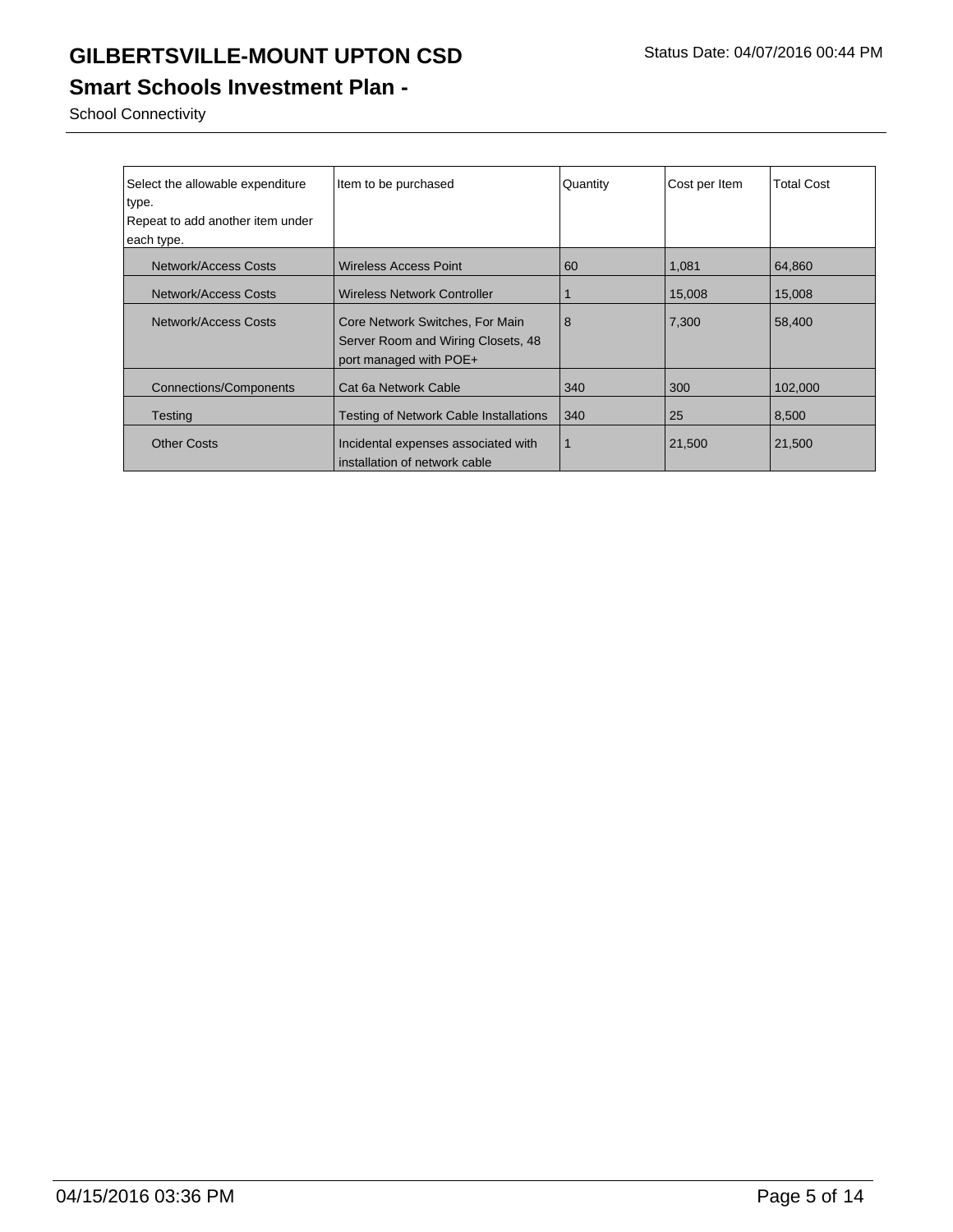#### **Smart Schools Investment Plan -**

Community Connectivity (Broadband and Wireless)

**1. Briefly describe how you intend to use Smart Schools Bond Act funds for high-speed broadband and/or wireless connectivity projects in the community.**

(No Response)

**2. Please describe how the proposed project(s) will promote student achievement and increase student and/or staff access to the Internet in a manner that enhances student learning and/or instruction outside of the school day and/or school building.**

(No Response)

**3. Community connectivity projects must comply with all the necessary local building codes and regulations (building and related permits are not required prior to plan submission).**

 $\Box$  I certify that we will comply with all the necessary local building codes and regulations.

**4. Please describe the physical location of the proposed investment.**

(No Response)

**5. Please provide the initial list of partners participating in the Community Connectivity Broadband Project, along with their Federal Tax Identification (Employer Identification) number.**

| <b>Project Partners</b> | <b>IFederal ID#</b> |
|-------------------------|---------------------|
| (No Response)           | (No Response)       |

**6. If you are submitting an allocation for Community Connectivity, complete this table.**

**Note that the calculated Total at the bottom of the table must equal the Total allocation for this category that you entered in the SSIP Overview overall budget.**

|                                    | Sub-Allocation |
|------------------------------------|----------------|
| Network/Access Costs               | (No Response)  |
| Outside Plant Costs                | (No Response)  |
| <b>Tower Costs</b>                 | (No Response)  |
| <b>Customer Premises Equipment</b> | (No Response)  |
| Professional Services              | (No Response)  |
| Testing                            | (No Response)  |
| <b>Other Upfront Costs</b>         | (No Response)  |
| Other Costs                        | (No Response)  |
| Totals:                            |                |

| Select the allowable expenditure | litem to be purchased | Quantity      | Cost per Item | <b>Total Cost</b> |
|----------------------------------|-----------------------|---------------|---------------|-------------------|
| type.                            |                       |               |               |                   |
| Repeat to add another item under |                       |               |               |                   |
| each type.                       |                       |               |               |                   |
| (No Response)                    | (No Response)         | (No Response) | (No Response) | (No Response)     |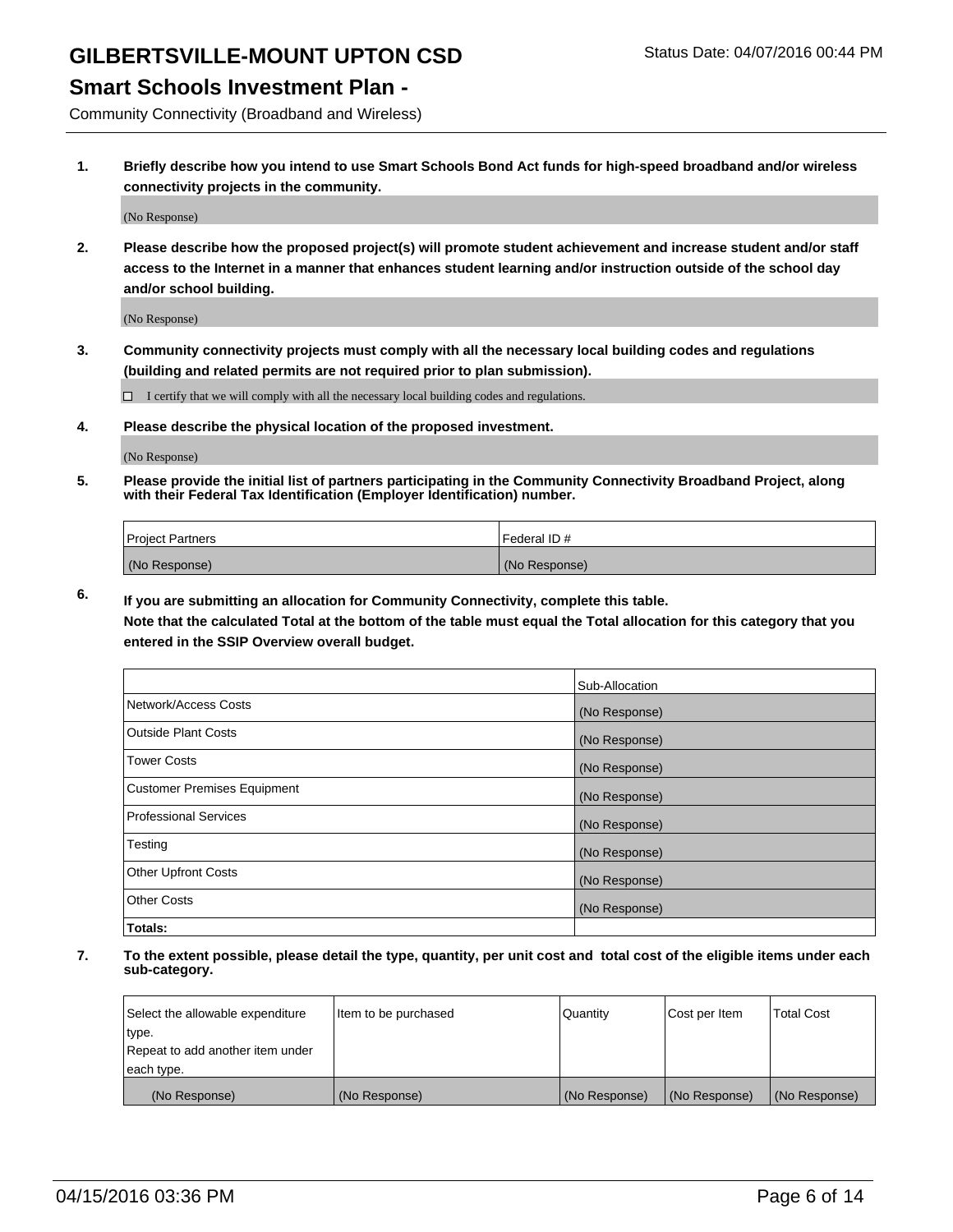#### **Smart Schools Investment Plan -**

Classroom Learning Technology

**1. In order for students and faculty to receive the maximum benefit from the technology made available under the Smart Schools Bond Act, their school buildings must possess sufficient connectivity infrastructure to ensure that devices can be used during the school day. Smart Schools Investment Plans must demonstrate that sufficient infrastructure that meets the Federal Communications Commission's 100 Mbps per 1,000 students standard currently exists in the buildings where new devices will be deployed, or is a planned use of a portion of Smart Schools Bond Act funds, or is under development through another funding source.**

**Smart Schools Bond Act funds used for technology infrastructure or classroom technology investments must increase the number of school buildings that meet or exceed the minimum speed standard of 100 Mbps per 1,000 students and staff within 12 months. This standard may be met on either a contracted 24/7 firm service or a "burstable" capability. If the standard is met under the burstable criteria, it must be:**

**1. Specifically codified in a service contract with a provider, and**

**2. Guaranteed to be available to all students and devices as needed, particularly during periods of high demand, such as computer-based testing (CBT) periods.**

**Please describe how your district already meets or is planning to meet this standard within 12 months of plan submission.**

(No Response)

**1a. If a district believes that it will be impossible to meet this standard within 12 months, it may apply for a waiver of this requirement, as described on the Smart Schools website. The waiver must be filed and approved by SED prior to submitting this survey.**

 $\Box$  By checking this box, you are certifying that the school district has an approved waiver of this requirement on file with the New York State Education Department.

#### **2. Connectivity Speed Calculator (Required)**

|                         | Number of<br><b>Students</b> | Multiply by<br>100 Kbps | Divide by 1000<br>to Convert to<br>Required<br>Speed in Mb | <b>Current Speed</b><br>lin Mb | Expected<br>Speed to be<br> Attained Within   Required<br>12 Months | <b>Expected Date</b><br><b>When</b><br>∣Speed<br>Will be<br>Met |
|-------------------------|------------------------------|-------------------------|------------------------------------------------------------|--------------------------------|---------------------------------------------------------------------|-----------------------------------------------------------------|
| <b>Calculated Speed</b> | (No<br>Response)             | (No Response)           | (No<br>Response)                                           | (No<br>Response)               | (No<br>Response)                                                    | (No<br>Response)                                                |
| Totals:                 |                              |                         |                                                            |                                |                                                                     |                                                                 |

**3. If the district wishes to have students and staff access the Internet from wireless devices within the school building, or in close proximity to it, it must first ensure that it has a robust Wi-Fi network in place that has sufficient bandwidth to meet user demand.**

**Please describe how you have quantified this demand and how you plan to meet this demand.**

(No Response)

**4. All New York State public school districts are required to complete and submit an Instructional Technology Plan survey to the New York State Education Department in compliance with Section 753 of the Education Law and per Part 100.12 of the Commissioner's Regulations.**

**Districts that include educational technology purchases as part of their Smart Schools Investment Plan must have a submitted and approved Instructional Technology Plan survey on file with the New York State Education Department.**

 $\Box$  By checking this box, you are certifying that the school district has an approved Instructional Technology Plan survey on file with the New York State Education Department.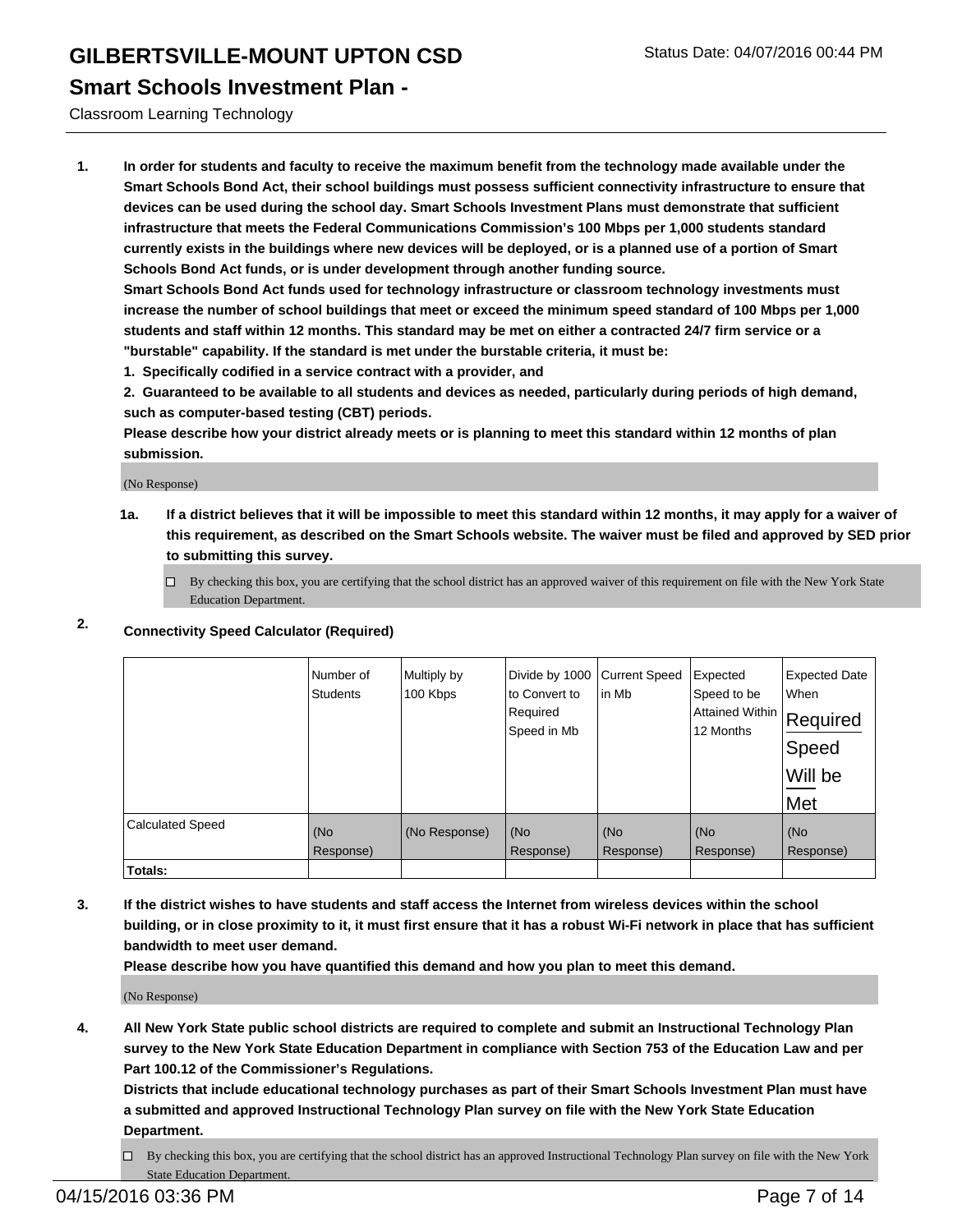#### **Smart Schools Investment Plan -**

Classroom Learning Technology

**5. Describe the devices you intend to purchase and their compatibility with existing or planned platforms or systems. Specifically address the adequacy of each facility's electrical, HVAC and other infrastructure necessary to install and support the operation of the planned technology.**

(No Response)

- **6. Describe how the proposed technology purchases will:**
	- **> enhance differentiated instruction;**
	- **> expand student learning inside and outside the classroom;**
	- **> benefit students with disabilities and English language learners; and**
	- **> contribute to the reduction of other learning gaps that have been identified within the district.**

**The expectation is that districts will place a priority on addressing the needs of students who struggle to succeed in a rigorous curriculum. Responses in this section should specifically address this concern and align with the district's Instructional Technology Plan (in particular Question 2 of E. Curriculum and Instruction: "Does the district's instructional technology plan address the needs of students with disabilities to ensure equitable access to instruction, materials and assessments?" and Question 3 of the same section: "Does the district's instructional technology plan address the provision of assistive technology specifically for students with disabilities to ensure access to and participation in the general curriculum?"**

(No Response)

**7. Where appropriate, briefly describe how the proposed technology purchases will enhance ongoing communication with parents and other stakeholders and help the district facilitate technology-based regional partnerships, including distance learning and other efforts.**

(No Response)

**8. Describe the district's plan to provide professional development to ensure that administrators, teachers and staff can employ the technology purchased to enhance instruction successfully.**

**Note: This response should be aligned and expanded upon in accordance with your district's response to Question 1 of F. Professional Development of your Instructional Technology Plan: "Please provide a summary of professional development offered to teachers and staff, for the time period covered by this plan, to support technology to enhance teaching and learning. Please include topics, audience and method of delivery within your summary."**

(No Response)

- **9. Districts must contact the SUNY/CUNY teacher preparation program that supplies the largest number of the district's new teachers to request advice on innovative uses and best practices at the intersection of pedagogy and educational technology.**
	- $\Box$  By checking this box, you certify that you have contacted the SUNY/CUNY teacher preparation program that supplies the largest number of your new teachers to request advice on these issues.
- **10. A district whose Smart Schools Investment Plan proposes the purchase of technology devices and other hardware must account for nonpublic schools in the district.**

**Are there nonpublic schools within your school district?**

□ Yes  $\square$  No

**11. Nonpublic Classroom Technology Loan Calculator The Smart Schools Bond Act provides that any Classroom Learning Technology purchases made using Smart**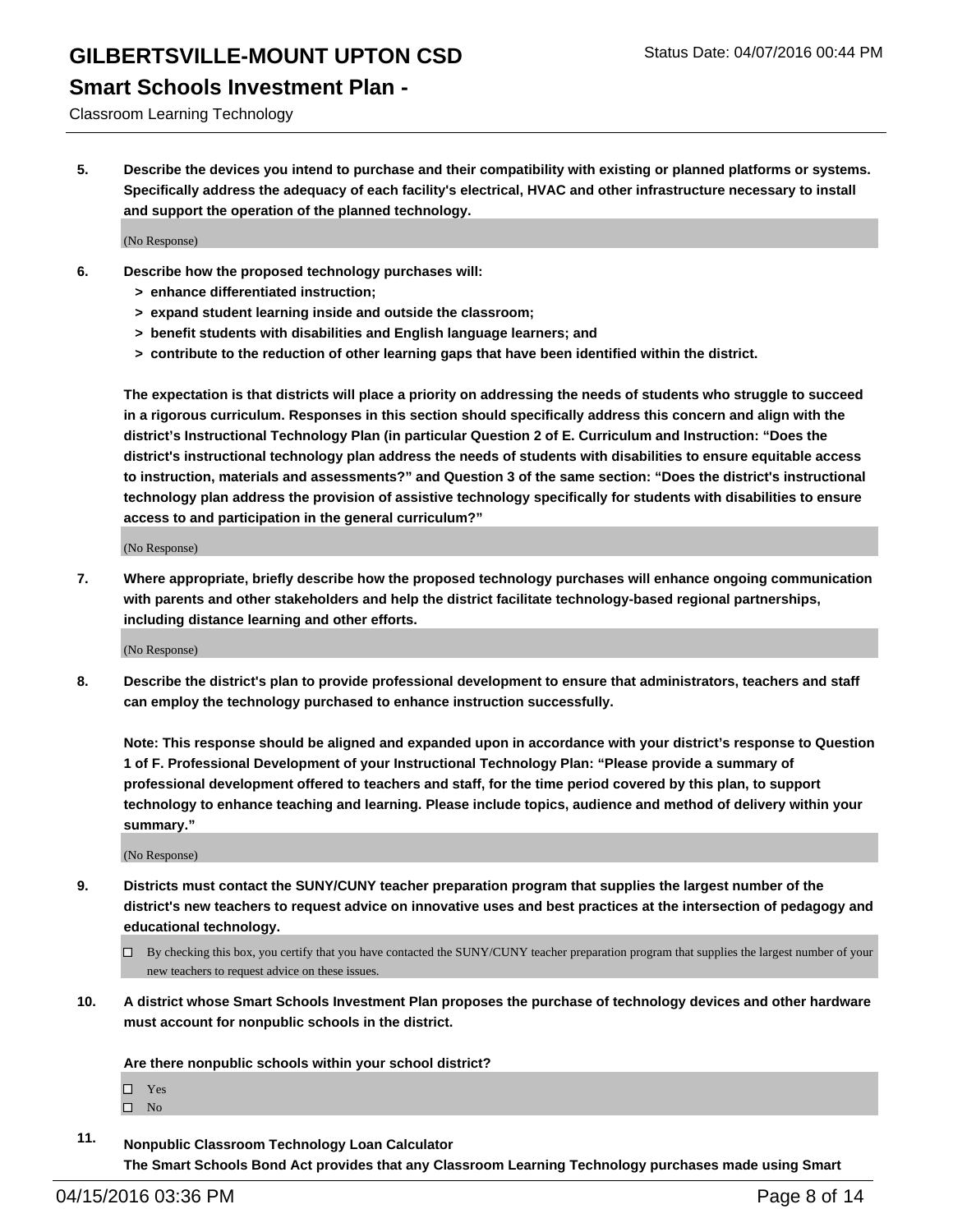#### **Smart Schools Investment Plan -**

Classroom Learning Technology

**Schools funds shall be lent, upon request, to nonpublic schools in the district. However, no school district shall be required to loan technology in amounts greater than the total obtained and spent on technology pursuant to the Smart Schools Bond Act and the value of such loan may not exceed the total of \$250 multiplied by the nonpublic school enrollment in the base year at the time of enactment. See:**

**http://www.p12.nysed.gov/mgtserv/smart\_schools/docs/Smart\_Schools\_Bond\_Act\_Guidance\_04.27.15\_Final.pdf.**

|                                     | 1. Classroom<br>Technology<br>Sub-allocation | 2. Public<br>Enrollment<br>$(2014 - 15)$ | 3. Nonpublic<br>Enrollment<br>(2014-15)                                                       | l 4. Sum of<br>Public and<br>Nonpublic<br>Enrollment | 15. Total Per<br>Pupil Sub-<br>lallocation | 6. Total<br>Nonpublic Loan<br>Amount |
|-------------------------------------|----------------------------------------------|------------------------------------------|-----------------------------------------------------------------------------------------------|------------------------------------------------------|--------------------------------------------|--------------------------------------|
| Calculated Nonpublic Loan<br>Amount |                                              |                                          | (No Response)   (No Response)   (No Response)   (No Response)   (No Response)   (No Response) |                                                      |                                            |                                      |

**12. To ensure the sustainability of technology purchases made with Smart Schools funds, districts must demonstrate a long-term plan to maintain and replace technology purchases supported by Smart Schools Bond Act funds. This sustainability plan shall demonstrate a district's capacity to support recurring costs of use that are ineligible for Smart Schools Bond Act funding such as device maintenance, technical support, Internet and wireless fees, maintenance of hotspots, staff professional development, building maintenance and the replacement of incidental items. Further, such a sustainability plan shall include a long-term plan for the replacement of purchased devices and equipment at the end of their useful life with other funding sources.**

 $\Box$  By checking this box, you certify that the district has a sustainability plan as described above.

**13. Districts must ensure that devices purchased with Smart Schools Bond funds will be distributed, prepared for use, maintained and supported appropriately. Districts must maintain detailed device inventories in accordance with generally accepted accounting principles.**

 $\Box$  By checking this box, you certify that the district has a distribution and inventory management plan and system in place.

**14. If you are submitting an allocation for Classroom Learning Technology complete this table. Note that the calculated Total at the bottom of the table must equal the Total allocation for this category that you entered in the SSIP Overview overall budget.**

|                          | Sub-Allocation |
|--------------------------|----------------|
| Interactive Whiteboards  | (No Response)  |
| <b>Computer Servers</b>  | (No Response)  |
| <b>Desktop Computers</b> | (No Response)  |
| Laptop Computers         | (No Response)  |
| <b>Tablet Computers</b>  | (No Response)  |
| Other Costs              | (No Response)  |
| <b>Totals:</b>           |                |

| Select the allowable expenditure | Item to be purchased | Quantity      | Cost per Item | <b>Total Cost</b> |
|----------------------------------|----------------------|---------------|---------------|-------------------|
| type.                            |                      |               |               |                   |
| Repeat to add another item under |                      |               |               |                   |
| each type.                       |                      |               |               |                   |
| (No Response)                    | (No Response)        | (No Response) | (No Response) | (No Response)     |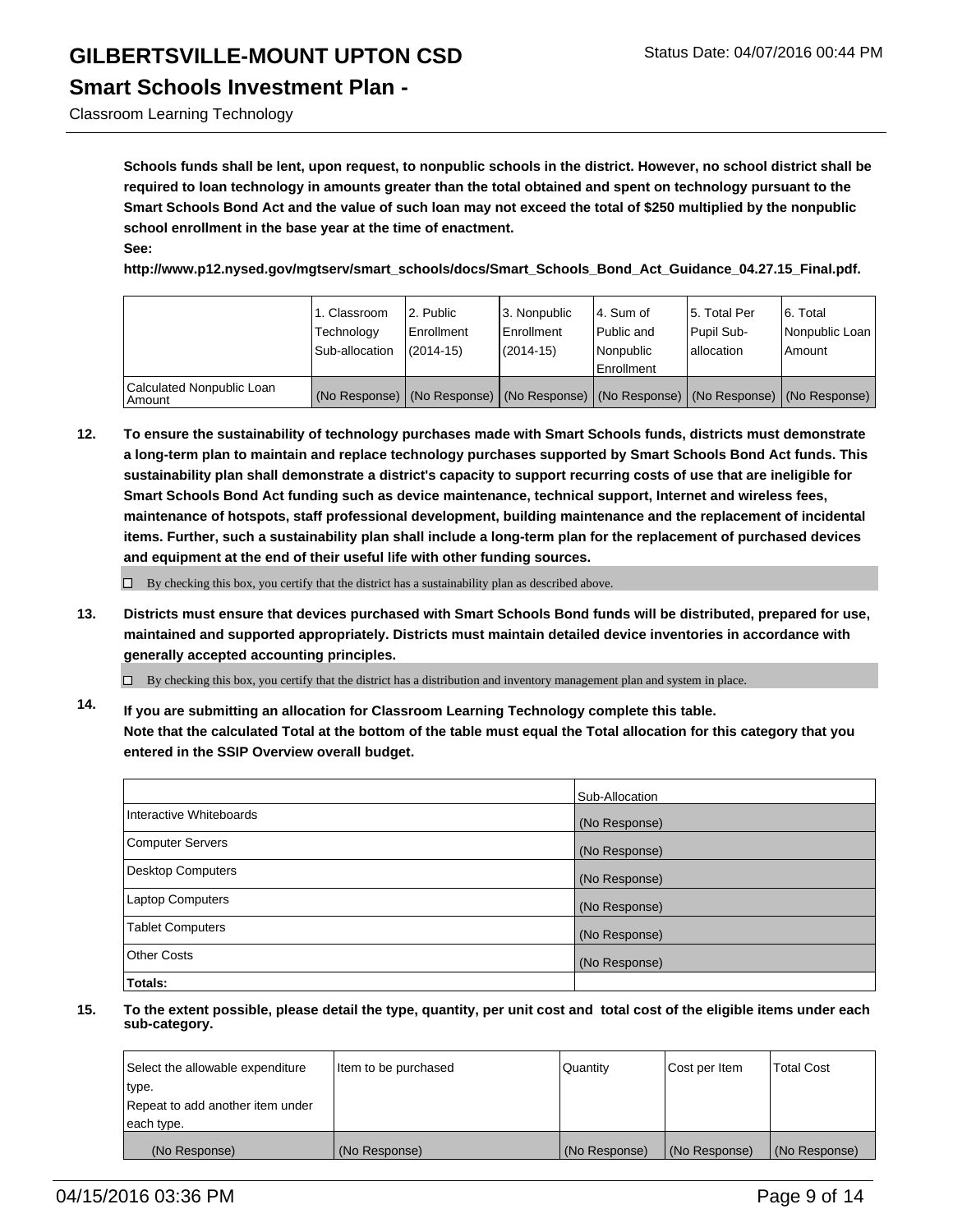#### **Smart Schools Investment Plan -**

Pre-Kindergarten Classrooms

**1. Provide information regarding how and where the district is currently serving pre-kindergarten students and justify the need for additional space with enrollment projections over 3 years.**

(No Response)

- **2. Describe the district's plan to construct, enhance or modernize education facilities to accommodate prekindergarten programs. Such plans must include:**
	- **Specific descriptions of what the district intends to do to each space;**
	- **An affirmation that pre-kindergarten classrooms will contain a minimum of 900 square feet per classroom;**
	- **The number of classrooms involved;**
	- **The approximate construction costs per classroom; and**
	- **Confirmation that the space is district-owned or has a long-term lease that exceeds the probable useful life of the improvements.**

(No Response)

**3. Smart Schools Bond Act funds may only be used for capital construction costs. Describe the type and amount of additional funds that will be required to support ineligible ongoing costs (e.g. instruction, supplies) associated with any additional pre-kindergarten classrooms that the district plans to add.**

(No Response)

**4. All plans and specifications for the erection, repair, enlargement or remodeling of school buildings in any public school district in the State must be reviewed and approved by the Commissioner. Districts that plan capital projects using their Smart Schools Bond Act funds will undergo a Preliminary Review Process by the Office of Facilities Planning.**

| Project Number |  |
|----------------|--|
| (No Response)  |  |

**5. If you have made an allocation for Pre-Kindergarten Classrooms, complete this table. Note that the calculated Total at the bottom of the table must equal the Total allocation for this category that you**

**entered in the SSIP Overview overall budget.**

|                                          | Sub-Allocation |
|------------------------------------------|----------------|
| Construct Pre-K Classrooms               | (No Response)  |
| Enhance/Modernize Educational Facilities | (No Response)  |
| Other Costs                              | (No Response)  |
| Totals:                                  |                |

| Select the allowable expenditure | Item to be purchased | Quantity      | Cost per Item | <b>Total Cost</b> |
|----------------------------------|----------------------|---------------|---------------|-------------------|
| type.                            |                      |               |               |                   |
| Repeat to add another item under |                      |               |               |                   |
| each type.                       |                      |               |               |                   |
| (No Response)                    | (No Response)        | (No Response) | (No Response) | (No Response)     |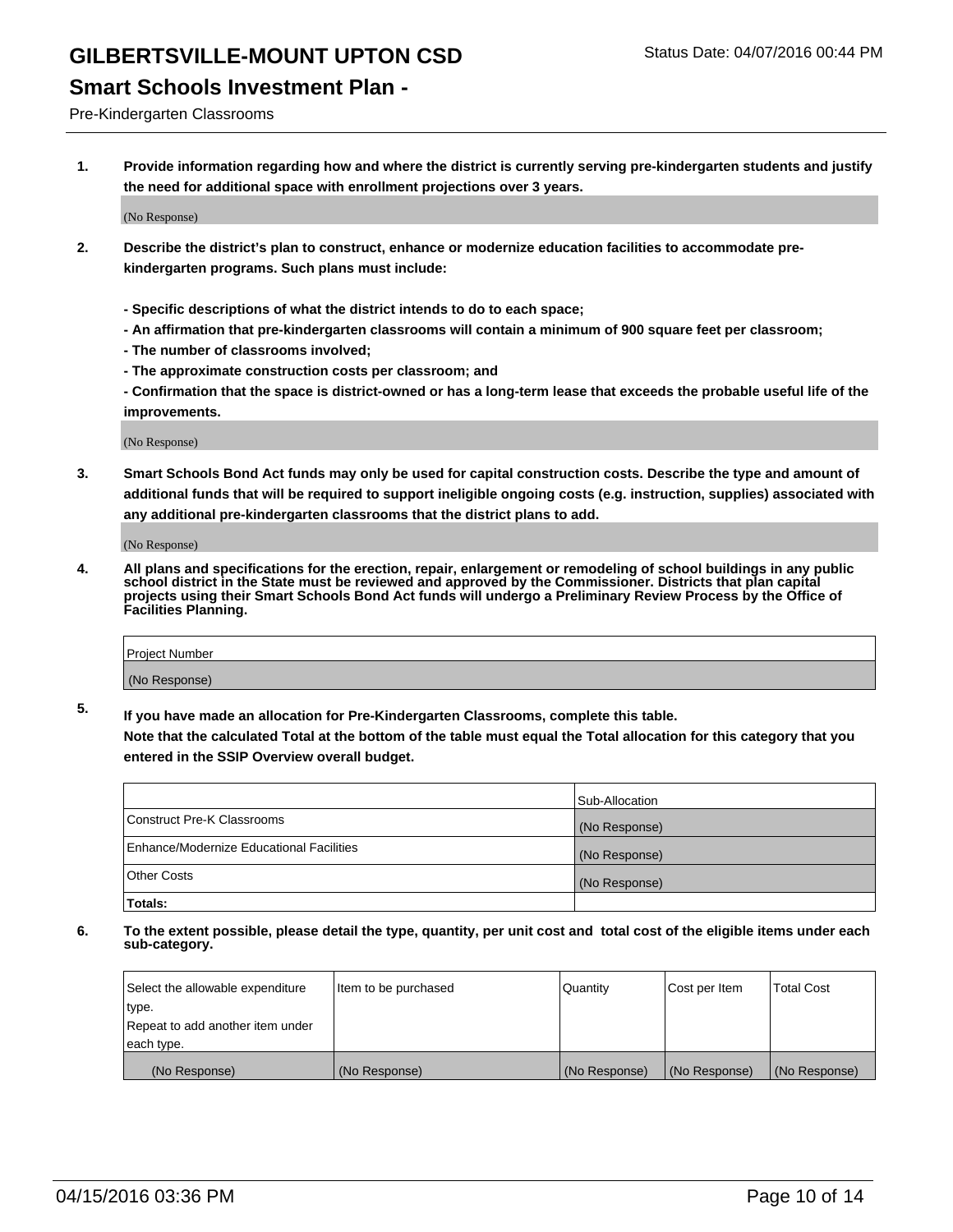### **Smart Schools Investment Plan -**

Replace Transportable Classrooms

**1. Describe the district's plan to construct, enhance or modernize education facilities to provide high-quality instructional space by replacing transportable classrooms.**

(No Response)

**2. All plans and specifications for the erection, repair, enlargement or remodeling of school buildings in any public school district in the State must be reviewed and approved by the Commissioner. Districts that plan capital projects using their Smart Schools Bond Act funds will undergo a Preliminary Review Process by the Office of Facilities Planning.**

| Project Number |  |
|----------------|--|
| (No Response)  |  |

**3. For large projects that seek to blend Smart Schools Bond Act dollars with other funds, please note that Smart Schools Bond Act funds can be allocated on a pro rata basis depending on the number of new classrooms built that directly replace transportable classroom units.**

**If a district seeks to blend Smart Schools Bond Act dollars with other funds describe below what other funds are being used and what portion of the money will be Smart Schools Bond Act funds.**

(No Response)

**4. If you have made an allocation for Replace Transportable Classrooms, complete this table. Note that the calculated Total at the bottom of the table must equal the Total allocation for this category that you entered in the SSIP Overview overall budget.**

|                                                | Sub-Allocation |
|------------------------------------------------|----------------|
| Construct New Instructional Space              | (No Response)  |
| Enhance/Modernize Existing Instructional Space | (No Response)  |
| <b>Other Costs</b>                             | (No Response)  |
| Totals:                                        |                |

| Select the allowable expenditure | Item to be purchased | Quantity      | Cost per Item | <b>Total Cost</b> |
|----------------------------------|----------------------|---------------|---------------|-------------------|
| type.                            |                      |               |               |                   |
| Repeat to add another item under |                      |               |               |                   |
| each type.                       |                      |               |               |                   |
| (No Response)                    | (No Response)        | (No Response) | (No Response) | (No Response)     |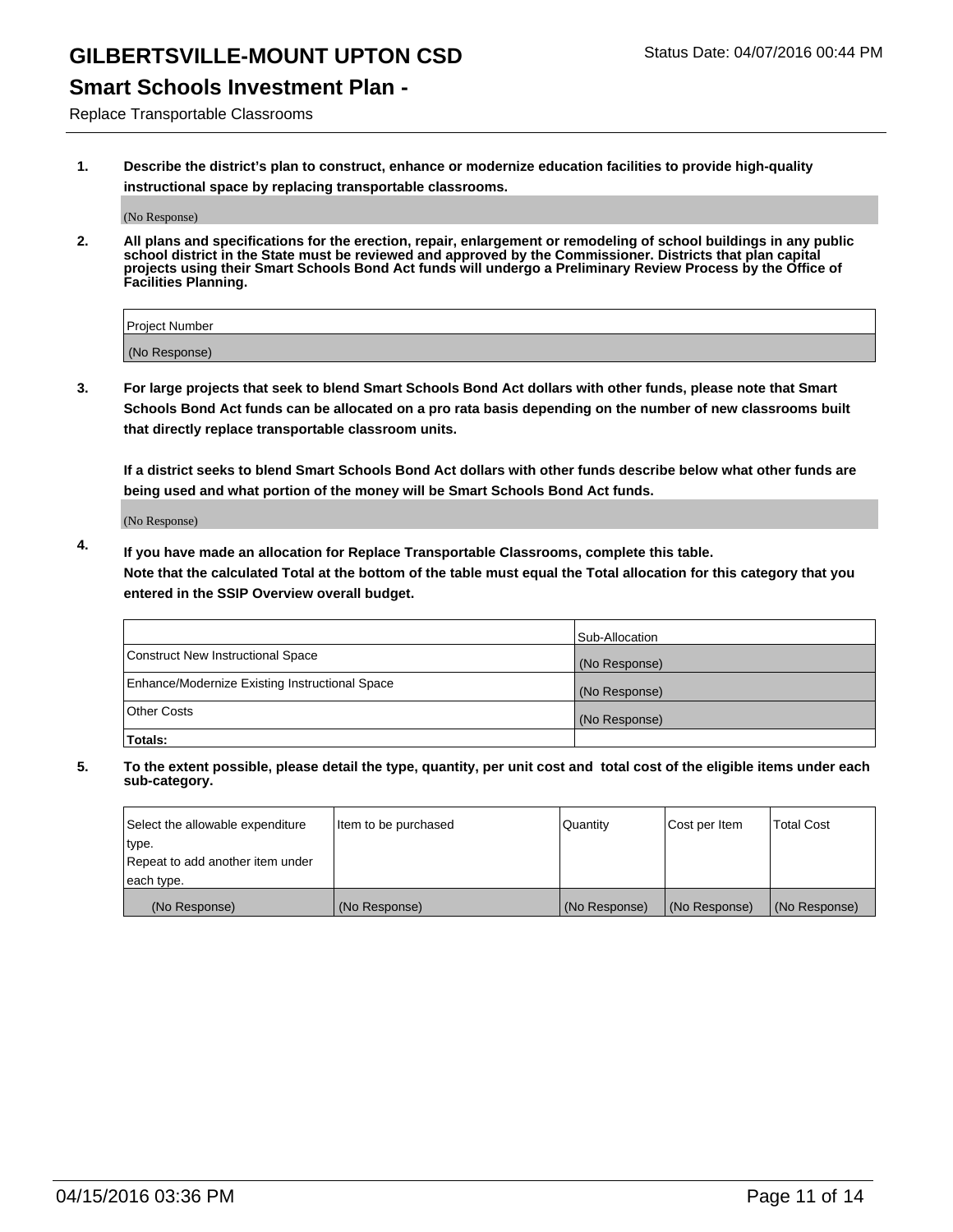#### **Smart Schools Investment Plan -**

High-Tech Security Features

#### **1. Describe how you intend to use Smart Schools Bond Act funds to install high-tech security features in school buildings and on school campuses.**

- Replace door locksets
- Doors to have intruder function locksets for improved security. This would include classroom, corridor, and exterior doors. This would allow staff members to secure their rooms without exposing themselves to security risks in the event of a lockdown.
- Exterior Door Access Control
- Provide key fob readers at entrance doors and receiving door along with associated hardware replacement. This would allow for secured entrance into our building at all times.
- Main Entrance Vestibule
- Build secure vestibule at main entrance by adding an exterior set of doors. This would allow for all visitors to enter a secure area while staff assesses their need for entrance. If entrance is needed, they would be "buzzed in" through a controlled set of doors.
- Gym Entrance Vestibule
- Build secure vestibule at Gym entrance by adding an interior set of doors, security camera, and entry control system. Entry would be controlled from the security office at the main entrance.
- Installation of security film to exterior windows
- To improve upon the security of ground-level windows by reducing the ability of an intruder to gain entry.
- **2. All plans and specifications for the erection, repair, enlargement or remodeling of school buildings in any public school district in the State must be reviewed and approved by the Commissioner. Districts that plan capital projects using their Smart Schools Bond Act funds will undergo a Preliminary Review Process by the Office of Facilities Planning.**

| Project Number        |  |
|-----------------------|--|
| 47-02-02-04-0-012-006 |  |

- **3. Was your project deemed eligible for streamlined Review?**
	- Yes  $\boxdot$  No
- **4. Include the name and license number of the architect or engineer of record.**

| Name          | License Number |
|---------------|----------------|
| Steve Thesier | 33513          |

**5. If you have made an allocation for High-Tech Security Features, complete this table.**

**Note that the calculated Total at the bottom of the table must equal the Total allocation for this category that you entered in the SSIP Overview overall budget.**

|                                                      | Sub-Allocation |
|------------------------------------------------------|----------------|
| Capital-Intensive Security Project (Standard Review) | 278,139        |
| <b>Electronic Security System</b>                    | $\overline{0}$ |
| <b>Entry Control System</b>                          | l O            |
| Approved Door Hardening Project                      | $\Omega$       |
| <b>Other Costs</b>                                   | $\Omega$       |
| Totals:                                              | 278,139.00     |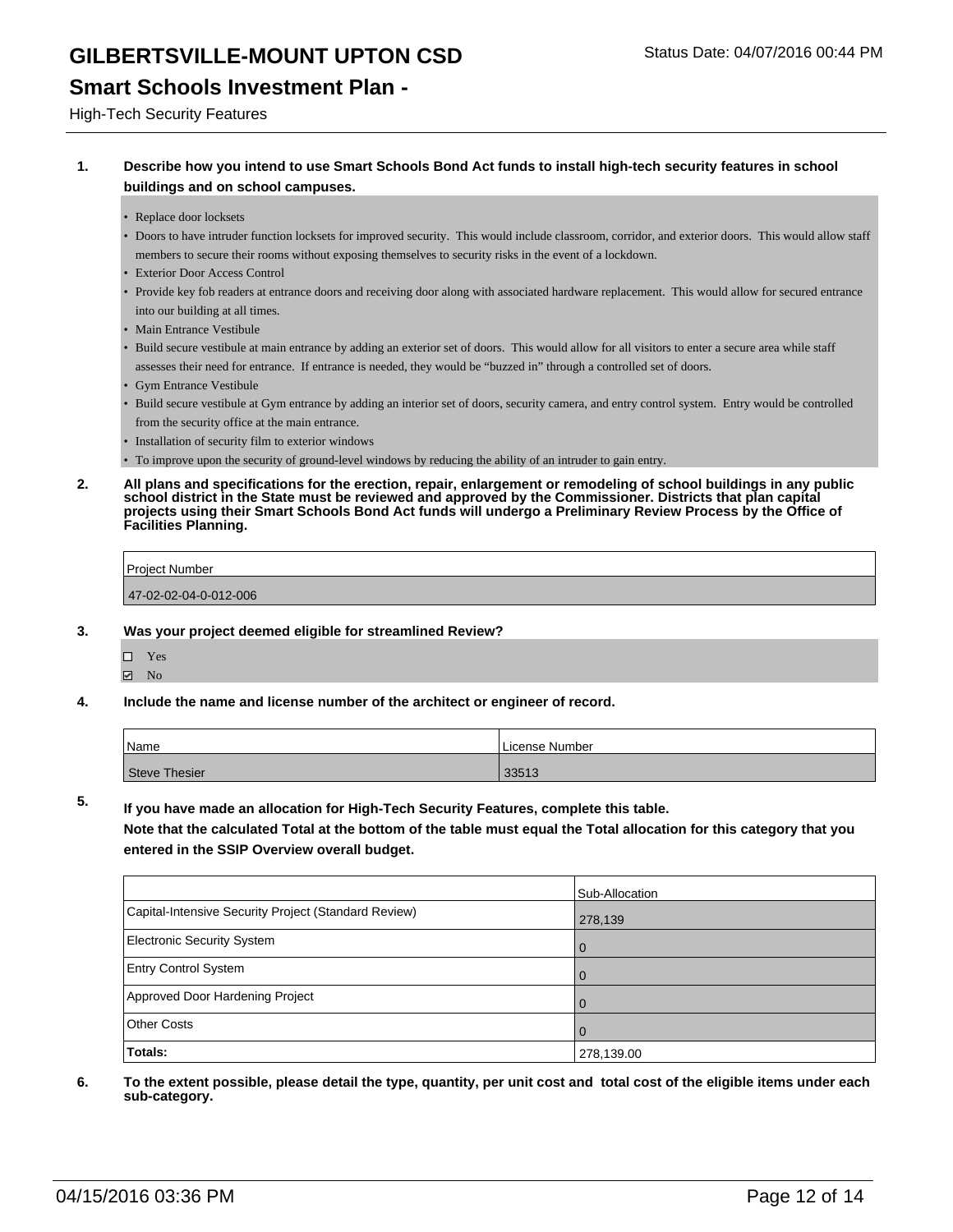### **Smart Schools Investment Plan -**

High-Tech Security Features

| Select the allowable expenditure<br>type.<br>Repeat to add another item under<br>each type. | Item to be purchased                                                                               | Quantity       | Cost per Item | <b>Total Cost</b> |
|---------------------------------------------------------------------------------------------|----------------------------------------------------------------------------------------------------|----------------|---------------|-------------------|
| <b>Capital-Intensive Security</b><br>Project                                                | Aluminum frame/glazing for<br>gymnasium entrance vestibule, sq. ft.                                | 105            | 68            | 7,140             |
| <b>Capital-Intensive Security</b><br>Project                                                | Mullions for gymnasium entrance<br>vestibule, each                                                 | 2              | 39            | 78                |
| <b>Capital-Intensive Security</b><br>Project                                                | Walk off mats for gymnasium entrance<br>vestibule, sq. ft.                                         | 90             | 24            | 2,160             |
| <b>Capital-Intensive Security</b><br>Project                                                | Hardware for gymnasium entrance<br>vestibule                                                       | $\overline{c}$ | 2,800         | 5,600             |
| <b>Capital-Intensive Security</b><br>Project                                                | Electrical for gymnasium entrance<br>vestibule                                                     | 1              | 2,000         | 2,000             |
| <b>Capital-Intensive Security</b><br>Project                                                | Mechanical for gymnasium entrance<br>vestibule                                                     | 1              | 3,000         | 3,000             |
| <b>Capital-Intensive Security</b><br>Project                                                | Overhead/profit & bonds for<br>gymnasium entrance vestibule                                        | 1              | 5,000         | 5,000             |
| <b>Capital-Intensive Security</b><br>Project                                                | Medium renovations for main entrance<br>vestibule and security office, sq. ft.                     | 120            | 45            | 5,400             |
| <b>Capital-Intensive Security</b><br>Project                                                | 8 inch CMU wall/painted                                                                            | 180            | 17            | 3,060             |
| <b>Capital-Intensive Security</b><br>Project                                                | Roof frame & glazing for main<br>entrance vestibule and security office,<br>sq. ft.                | 40             | 60            | 2,400             |
| <b>Capital-Intensive Security</b><br>Project                                                | Storefront with doors/hardware for<br>main entrance vestibule and security<br>office, sq. ft.      | 146            | 68            | 9,928             |
| <b>Capital-Intensive Security</b><br>Project                                                | Hardware for main entrance vestibule<br>and security office                                        | 1              | 2,800         | 2,800             |
| <b>Capital-Intensive Security</b><br>Project                                                | Security window for main entrance<br>vestibule and security office                                 |                | 5,500         | 5,500             |
| <b>Capital-Intensive Security</b><br>Project                                                | Fire shutter for main entrance vestibule<br>and security office                                    | $\mathbf{1}$   | 2,500         | 2,500             |
| <b>Capital-Intensive Security</b><br>Project                                                | Counter for main entrance vestibule<br>and security office, linear ft.                             | 12             | 40            | 480               |
| <b>Capital-Intensive Security</b><br>Project                                                | Exterior windows/demolition/repairs for<br>main entrance vestibule and security<br>office, sq. ft. | 24             | 50            | 1,200             |
| <b>Capital-Intensive Security</b><br>Project                                                | Walk off mats for main entrance<br>vestibule and security office, sq. ft.                          | 90             | 25            | 2,250             |
| <b>Capital-Intensive Security</b><br>Project                                                | Access control for main entrance<br>vestibule and security office                                  | 1              | 8,000         | 8,000             |
| <b>Capital-Intensive Security</b>                                                           | Electrical for main entrance vestibule                                                             | 1              | 5,000         | 5,000             |